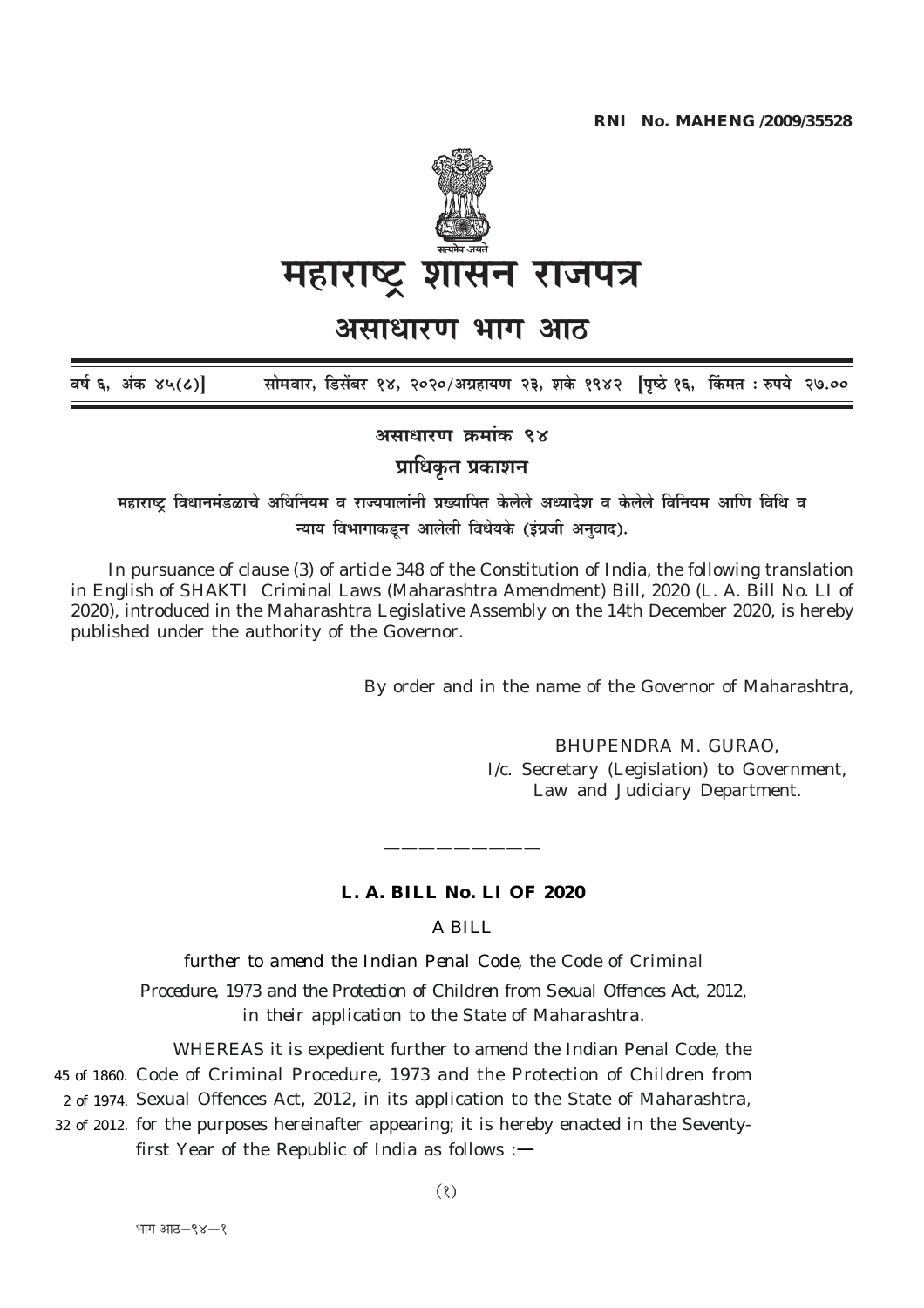#### CHAPTER I

#### PRELIMINARY

Short title, extent and commencement. **1.** (1) This Act may be called the *SHAKTI* Criminal Laws (Maharashtra Amendment) Act, 2020.

(2) It extends to the whole of the State of Maharashtra.

(3) It shall come into force on such date as the State Government may, by notification, in the *Official Gazette,* appoint.

### CHAPTER II

## AMENDMENTS TO THE INDIAN PENAL CODE.

**2.** In section 166A of the Indian Penal Code, in its application to the 45 of 1860. Amendment of section 166A of <sup>61</sup> 1967 of 1860. State of Maharashtra (hereinafter, in this Chapter, referred to as "the Penal  $Code")$ .

> *(1)* in clause (*c),* after the word and figures "section 509" the word "or" shall be added;

> *(2)* after clause *(c),* the following clause shall be added, namely :-

*"(d)* deliberately fails to obey the specific directions given by the police officer in the investigation of offences punishable under section 326A, section 326B, section 376, section 376A, section 376AB, section 376B, section 376C, section 376D, section 376DA, section 376DB or section 376E, as required under section 100 of the Criminal Procedure Code, 1973,".

2 of 1974.

Insertion of section 175A  $\frac{\text{section 175A}}{\text{in 45 of 1860}}$  inserted, namely :-**3.** After section 175 of the Penal Code, the following section shall be

Failure to. share data for police investigation.

"**175A**. Notwithstanding anything contained in any law for time being in force, any social media platform or internet or mobile telephony data provider including any intermediary or custodian who fails to share any data including document or electronic record with the Investigation Officer as requested, for the purpose of investigation of offence punishable under section 326A, section 326B, section 354, section 354A, section 354B, section 354C, section 354D, section 354E, section 376, section 376A, section 376AB, section 376B, section 376C, section 376D, section 376DA, section 376DB or section 376E, within a period of seven working days from receiving request shall be punished with simple imprisonment for a term which may extend to one month or a fine of five lakh rupees, or with both.".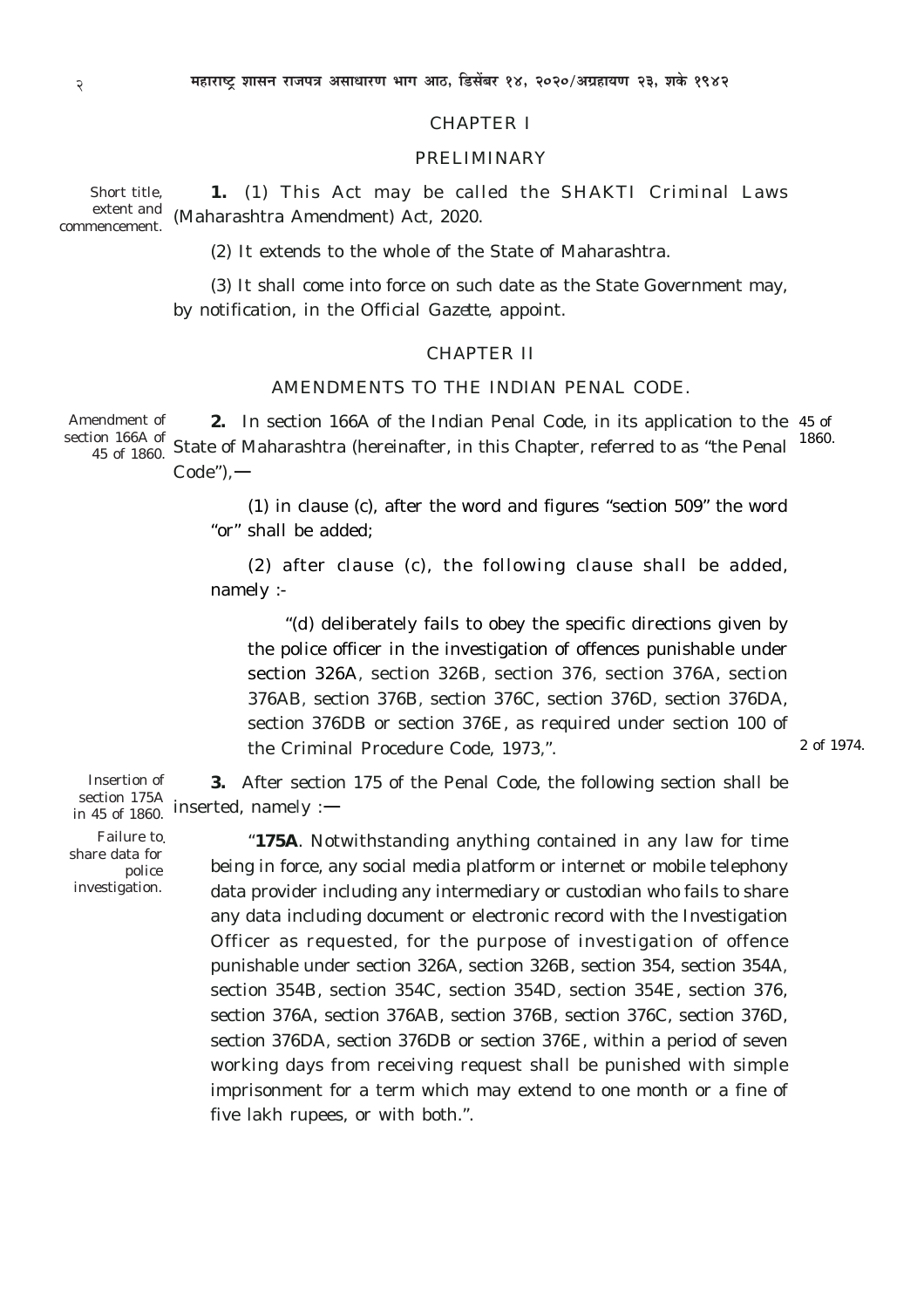भाग आठ-९४--१अ

**4.** After section 182 of the Penal Code, the following section shall be inserted, namely :-—

"**182A**. Any person, who makes false complaint or provides false Punishment information against any person, in respect of an offence punishable under section 326A, section 326B, section 354, section 354A, section false 354B, section 354C, section 354D, section 354E, section 376, section 376A, section 376AB, section 376B, section 376C, section 376D, section servant of 376DA, section 376DB or section 376E, solely with the intention to humiliate, extort, threaten, defame or harass, shall be punished with simple imprisonment for a term which may extend to one year or with fine, or with both.".

**5.** In section 228A of the Penal Code, in sub-section (*1*), for the portion Amendment of beginning with the words, figures and letter "section 376, section 376A" and ending with the word, figures and letter "section 376E", the following shall be substituted, namely :—

"section 326A, section 326B, section 354, section 354A, section 354B, section 354C, section 354D, section 354E, section 376, section 376A, section 376AB, section 376B, section 376C, section 376D, section 376DA, section 376DB or section 376E".

**6.** In section 326A of the Penal Code,—

*(a)* for the portion beginning with the words "shall be punished with imprisonment" and ending with the words "and with fine", the following shall be substituted, namely :-

"shall be punished,—

(*a*) with imprisonment for a term which shall not be less than ten years but which may extend to the remainder of the natural life of such person and with fine; or

(*b*) in cases which have the characteristic of the offence is heinous in nature and where adequate conclusive evidence is there and the circumstances warrant exemplary punishment, with death";

*(b)* in the first proviso, after the words "medical expenses" the words "including expenses for plastic surgery and face reconstruction" shall be added.

**7.** In section 326B of the Penal Code, for the portion beginning with Amendment of the words "shall be punished with imprisonment" and ending with the words  $\frac{\text{section } 326B}{\text{of } 45 \text{ of } 1860}$ "extend to seven years,", the following shall be substituted, namely : of 45 of 1860.

"shall be punished with imprisonment for a term which shall not be less than seven years but which may extend to ten years,".

Insertion of section 182A in 45 of 1860.

for false complaint or information to publice certain offences.

section 228A of 45 of 1860.

Amendment of section 326A of 45 of 1860.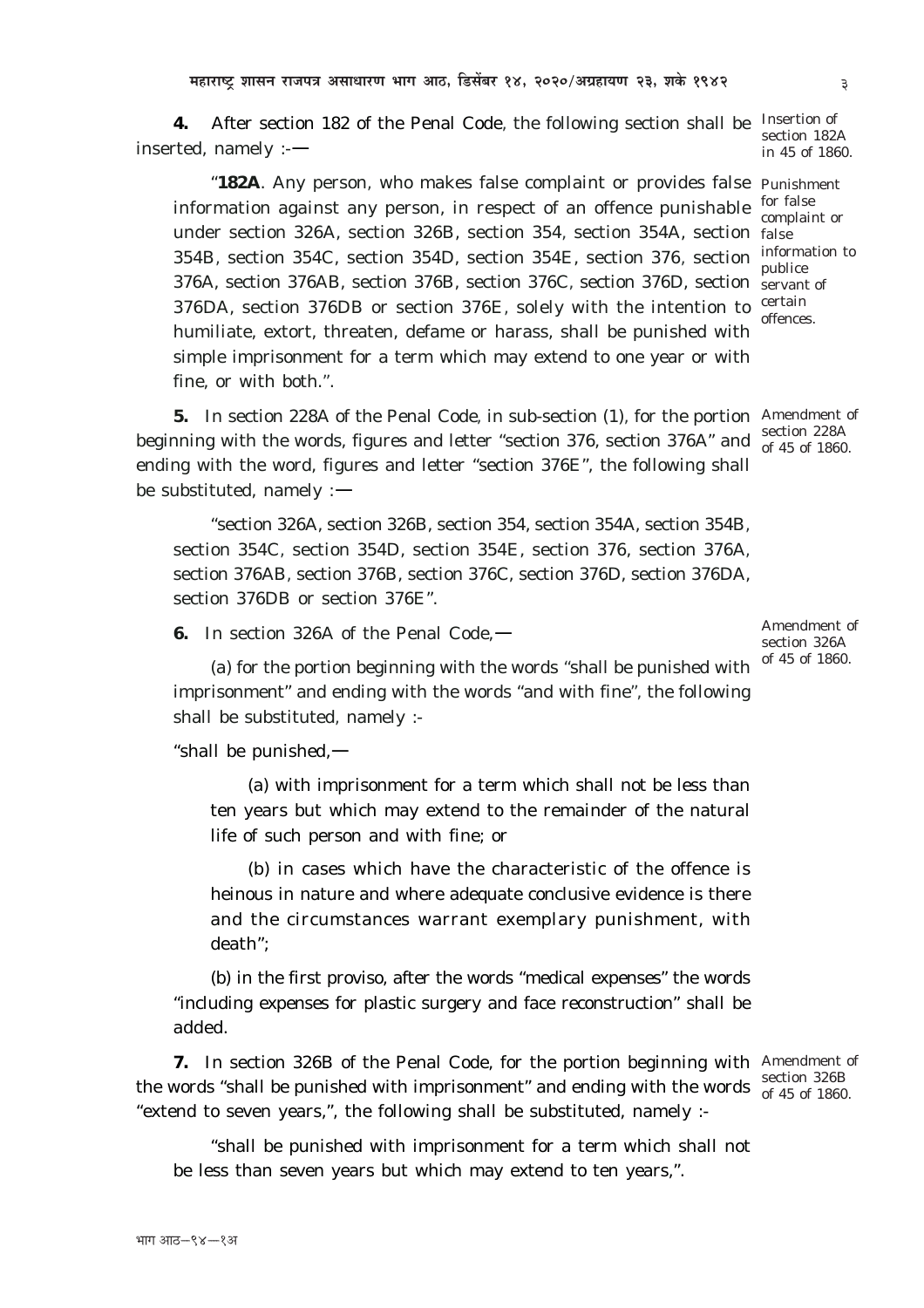**8.** After section 354D of the Penal Code, the following section shall in 45 of 1860. be inserted, namely : $-$ Insertion of section 354E

Intimidating woman by any mode of communication, in addition to insulting her modesty.

Amendment of section 376 of 45 of 1860.

"**354E.** Whoever intentionally does any act to create a sense of danger, intimidation or fear to a woman, in addition to insulting her modesty, by any act, deed or words including,—

*(a)* offensive communication by telephone, email, social media platform or through any other electronic or digital mode of communication in a manner which is of lascivious or lewd nature; or

*(b)* threat to upload or disseminates any sound or video file including a real or fabricated depiction of any part of the body of that woman including the involvement of that woman in any sexual act through electronic or any other form of media; or

*(c)* use of social electronic media or any other media in any form to defame or cause disrepute to that woman; or

*(d)* use of that woman's name, particulars, photographs or any other means of identification to directly or indirectly outrage her modesty or violate her privacy,

shall be punished with imprisonment of either description for a term which may extend to two years and with fine which may extend up to one lakh rupees.".

**9.** In section 376 of the Penal Code,-

*(a)* in sub-section (*1*), after the words "shall also be liable to fine" the words "or in cases which have the characteristic of offence is heinous in nature and where adequate conclusive evidence is there and the circumstances warrant exemplary punishment, with death" shall be added;

*(b)* in sub-section *(2)*,—

*(i)* after clause *(f),* the following clause shall be inserted, namely :—

"(*f*-*1*) being on the management or employed by the management including staff or contractual employee for the purpose of providing security and maintenance of building or any public utility service inside building or within building complex whether regulated by law or otherwise, commits rape on a woman in such area; or";

*(ii)* after the words "shall also be liable to fine" the words "or in cases which have the characteristic of offence is heinous in nature and where adequate conclusive evidence is there and the circumstances warrant exemplary punishment, with death" shall be added;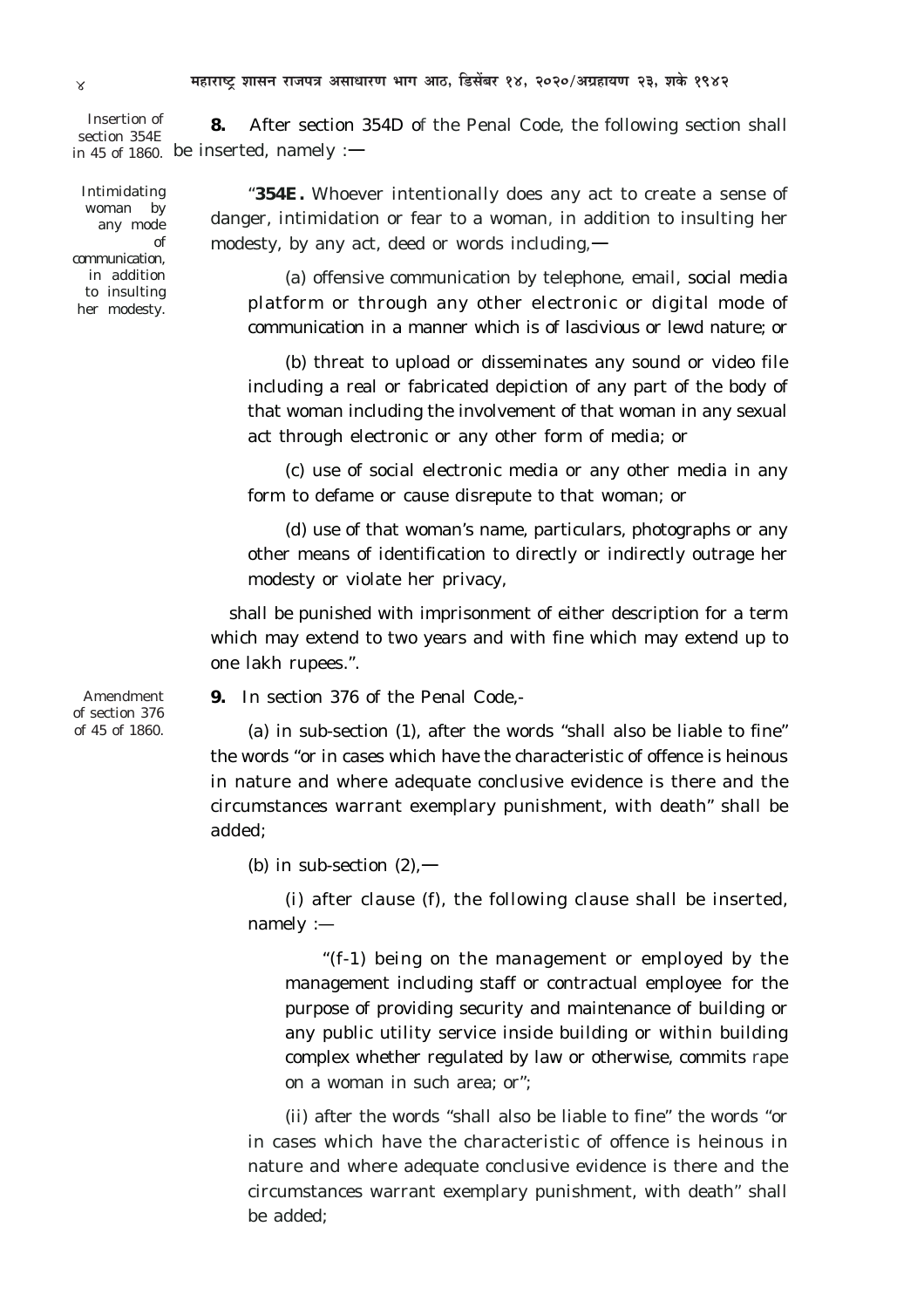(c) in sub-section  $(3)$ , after the words "shall also be liable to fine" the words "or in cases which have the characteristic of offence is heinous in nature and where adequate conclusive evidence is there and the circumstances warrant exemplary punishment, with death" shall be added.

10. In section 376D of the Penal Code, after the words "and with fine" Amendment of the words "or in cases which have the characteristic of offence is heinous  $\frac{\text{section 376D}}{\text{of 45 of 1860}}$ in nature and where adequate conclusive evidence is there and the circumstances warrant exemplary punishment, with death" shall be added.

11. In section 376DA of the Penal Code, after the words "and with Amendment of fine" the words "or in cases which have the characteristic of offence is  $\frac{\text{section }376DA}{\text{of }45.66.66}$ heinous in nature and where adequate conclusive evidence is there and the circumstances warrant exemplary punishment, with death" shall be added.

#### **CHAPTER III**

# AMENDMENTS TO THE CODE OF CRIMINAL PROCEDURE, 1973.

2 of 1974. 12. After section 37 of the Code of Criminal Procedure, 1973, in its Insertion application to the State of Maharashtra (hereinafter, in this Chapter, of section 37A referred to as "the Code of Criminal Procedure"), the following section shall 1974. be inserted, namely  $:$  —

> "37A. Every social media platform or internet or mobile telephony Providing data provider, including any intermediary or custodian shall be bound data for to share any data, including the document or electronic record to the investigation Investigation Officer on demand, for the purpose of investigation of offence, punishable under section 326A, section 326B, section 354, section 354A, section 354B, section 354C, section 354D, section 354E, section 376, section 376A, section 376AB, section 376B, section 376C, section 376D, section 376DA, section 376DB or section 376E of the Indian Penal Code, or any offence punishable under the Protection of Children from Sexual Offences Act, 2012.".

45 of 1860. 32 of 2012.

> 13. In section 39 of the Code of Criminal Procedure, in sub- Amendment section  $(1)$ , -

> > (1) after clause  $(v)$ , the following clauses shall be inserted, namely:-

" $(v-l)$  sections 326A and 326B (that is to say, offences related causing grievous hurt by use of acid and attempting to throw acid,  $etc):$ 

 $(v-2)$  sections 354, 354A, 354B, 354C, 354D and 354E (that is to say, offences related to assault to outrage modesty, sexual harassment, disrobe, voyeurism, stalking, harassment of woman by any mode of communication, etc.);";

 $\mathbf{u}$ 

of 45 of 1860.

of section 39 of 2 of 1974.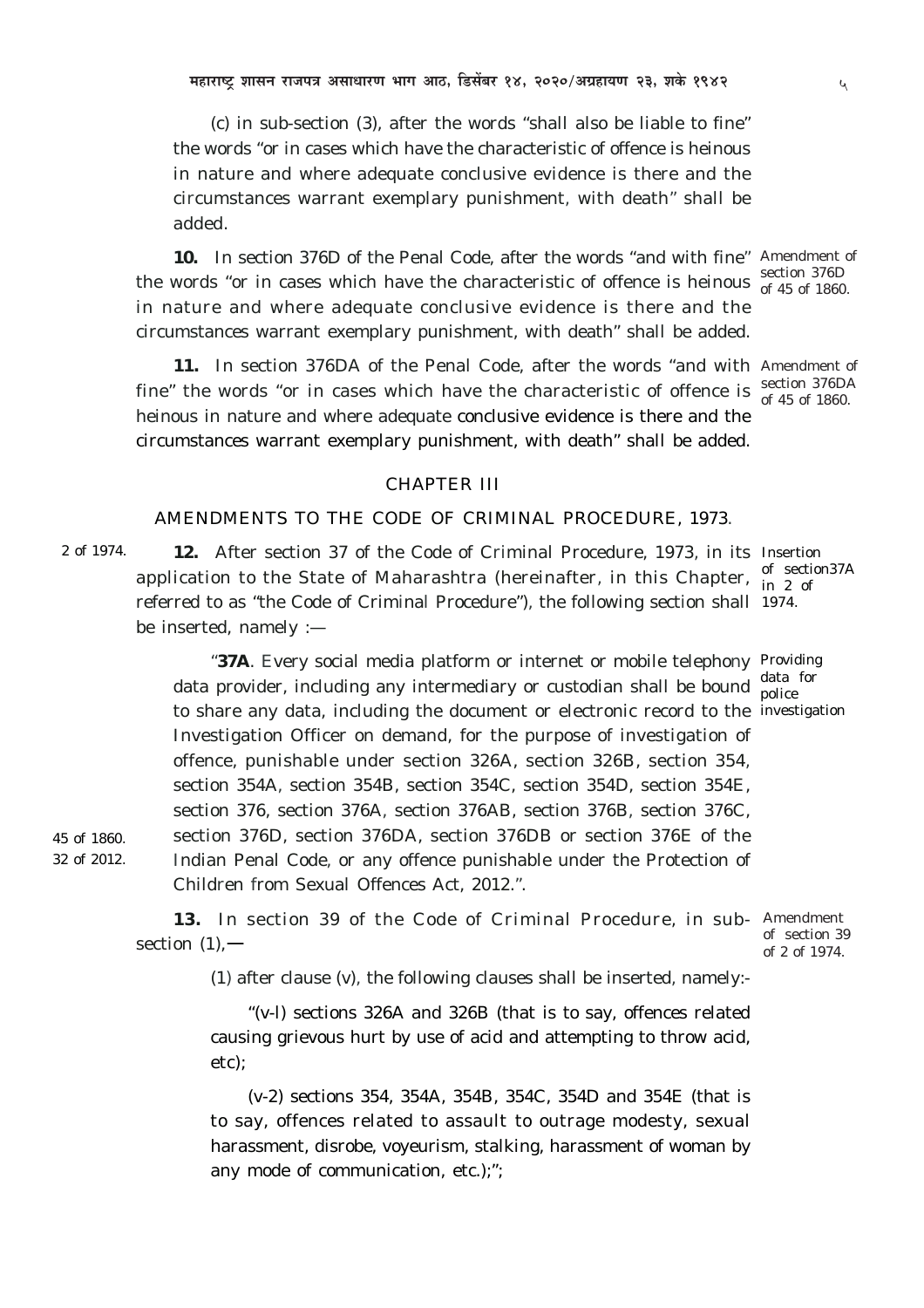*(2)* after clause *(va),* the following clause shall be inserted, namely:

*"(vb)* sections 376, 376A, 376AB, 376B, 376C, 376D, 376DA, 376DB and 376E, both inclusive (that is to say, offences related to rape and gang rape, etc.);".

**14.** In section 100 of the Code of Criminal Procedure, in sub-section (4), the following proviso shall be added, namely : $\rightarrow$ Amendment of section 100 of 2 of 1974.

> "Provided that, in case of offences under section 326A, section 326B, section 376, section 376A, section 376AB, section 376C, section 376D, section 376DA, section 376DB or section 376E of the Indian Penal Code and the offences under the Protection of Children from Sexual Offences 45 of 1860. Act, 2012, the person conducting the search shall call upon two public servants or two social workers recognized by the Women and Child Development Department of Government of Maharashtra, who are available in the locality in which the place to be searched is situated. Where, such public servants are not available despite diligent efforts, the person conducting the search shall, after recording in writing the same, follow the procedure provided in this sub-section.".

**15.** In section 164 of the Code of Criminal Procedure, in sub-section of 2 of 1974. *(5A),* in clause *(a),* after the words "punishable under" the words, figures and letters "section 326A, section 326B," shall be inserted. Amendment of section 164

Amendment of section 173 of 2 of 1974.

**16.** In section 173 of the Code of Criminal Procedure,—

(*i*) in sub-section (*1A*), for the word,, figures and letters " sections 376, 376A, 376AB, 376B, 376C, 376D, 376DA, 376DB or 376E " the word, figures and letters " section 376B or 376C " shall be substituted ;

(*ii*) after sub-section (*1A*), the following sub-section shall be inserted, namely :—

*"(1B)* In relation to offences under section 326A, section 326B, section 376, section 376A, section 376AB, section 376D, section 376DA, section 376DB or section 376E of the Indian Penal Code, the 45 of 1860.investigation shall be completed within a period of fifteen working days from the date on which the information was recorded by the officer-incharge of the police station :

Provided that, if it is not possible to complete the investigation within the period of fifteen working days from the date on which the information was recorded, then the reasons for the same shall be recorded in writing by the concerned investigating officer; such instances may include the inability to identify the accused; whereupon the said period can be further extended by seven working days by the concerned Special Inspector General of Police or Commissioner of Police:

Provided further that, nothing contained in this section shall be deemed to have any effect on the various provisions of bail specified in this Code.".

32 of 2012.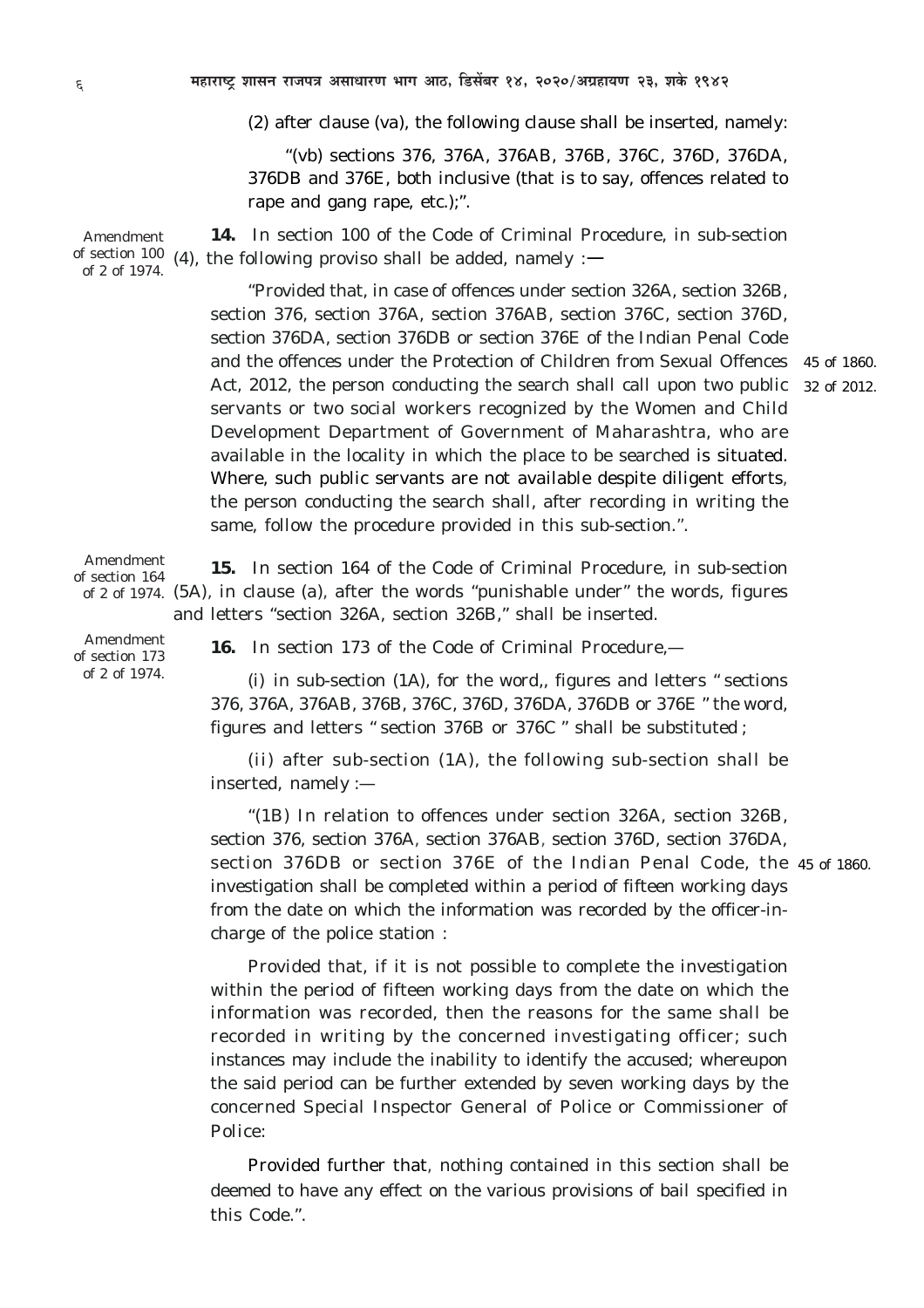**17.** In section 309 of the Code of Criminal Procedure, in sub-section Amendment ( $1$ ), for the proviso, the following proviso shall be substituted, namely : $$ of section 309 of 2 of 1974.

"Provided that, when the inquiry or trial relates to an offence under section 326A, section 326B, section 376, section 376A, section 376AB, section 376B, section 376C, section 376D, section 376DA, section 376DB or section 376E, of the Indian Penal Code, the inquiry or trial shall be conducted on the day to day basis and completed within a period of thirty working days from the date of filing of the charge sheet.".

**18.** In section 320 of the Code of Criminal Procedure, in sub-section Amendment (2), in the table, after entry relating to section 338, the following entry shall of 2 of 1974 be inserted, namely : of 2 of 1974.

| "Intimidating woman      | 354E | The woman to whom  |
|--------------------------|------|--------------------|
| by any mode              |      | sense of danger,   |
| of communication,        |      | intimidation or    |
| in addition to insulting |      | fear is created.". |
| her modesty              |      |                    |

19. In section 327 of the Code of Criminal Procedure, in sub-section  $(2)$ ,  $-$  Amendment ( $1$ ) after the words "offence under" the words, figures and letters of  $2$  of 1974. "section 326A, section 326B," shall be inserted;

of section 327

(*2*) after the second proviso, the following proviso shall be added, namely :—

"Provided also that, *in camera* proceedings shall be held in the chamber of the Presiding Officer recording the evidence and every effort shall be made by such Presiding Officer to make the victim or vulnerable witnesses feel comfortable and this shall be recorded in the evidence.".

**20.** In section 374 of the Code of Criminal Procedure, in sub-section (*4*),— Amendment

of section 374

( $1$ ) after the words "passed under" the words, figures and letters of  $2$  of 1974. "section 326A, section 326B," shall be inserted ;

(*2*) for the words "six months" the words "forty-five days" shall be substituted.

21. In section 377 of the Code of Criminal Procedure, in sub-section (4),  $-$  Amendment

of section 377

(1) after the words "passed under" the words, figures and letters of  $2$  of 1974. "section 326A, section 326B," shall be inserted;

(*2*) for the words "six months" the words "forty-five days" shall be substituted.

45 of 1860.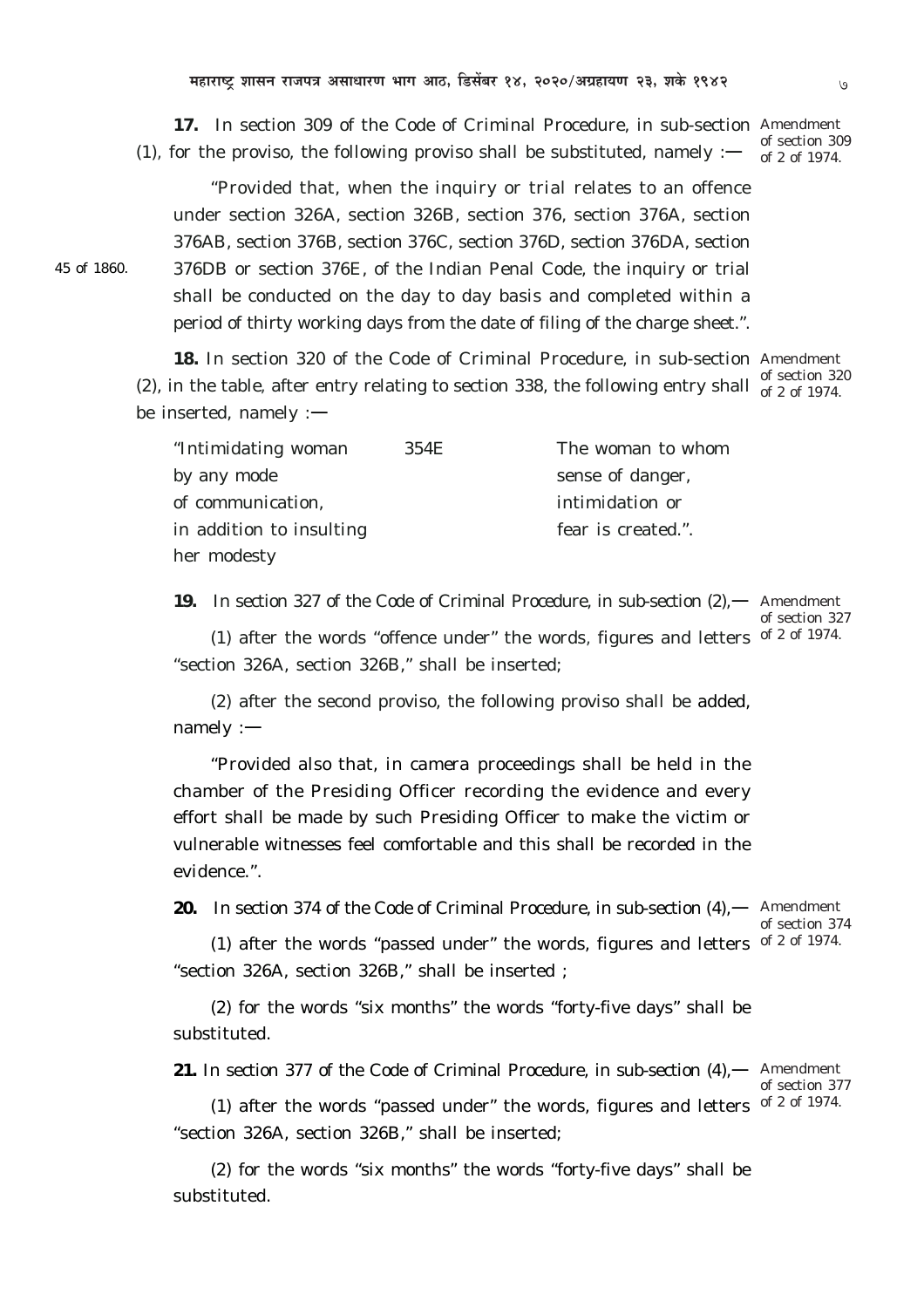Amendment of section 438 of 2 of 1974.

22. In section 438 of the Code of Criminal Procedure, as amended by the Code of Criminal Procedure (Maharashtra Amendment) Act, 1993, after Mah. 24 of 1993 sub-section (2), the following sub-section shall be inserted, namely :—

"(2A) Nothing in this section shall apply to any case involving the arrest of any person on accusation of having committed an offence under section 326A or section 326B or section 376 or section 376A or section 376AB or section 376D or section 376DA or section 376DB or section 376E of the Indian Penal Code.". 45 of 1860.

Amendment 23. In section 439 of the Code of Criminal Procedure, in sub-section of section 439 of 2 of 1974. (IA), for the portion beginning with the words "the person under" and ending with the words "Indian Penal Code", the following shall be substituted, 45 of 1860. namely :--

> "the person under section 326A or section 326B or sub-section (3) of section 376 or section 376AB or section 376DA or section 376DB or section 376E of the Indian Penal Code". 45 of 1860.

24. In the FIRST SCHEDULE to the Code of Criminal Procedure. Amendment of FIRST SCHEDULE under the heading "I- OFFENCES UNDER THE INDIAN PENAL CODE",of 2 of 1974.

(a) after entry relating to section 175, the following entry shall be inserted, namely :-

"175A Failure to share Simple imprisonm- Cognizable Bailable Magistrate data by social ent upto 1 of the first media platforms month or fine class": and internet or of 5,00,000 mobile telephony rupees or both. data providers, etc.

(b) after entry relating to section 182, the following entry shall be inserted, namely :--

"182A Punishment for false Simple Cognizable Bailable Magistrate complaint or false imprisonment of the first information to public upto 1 year class": servant of certain or fine or both. offences.

 $(c)$  for entries relating to sections 326A and 326B, the following entries shall be substituted, namely :--

| "326A Voluntarily | Imprisonment        | Cognizable Non- Court of |                   |
|-------------------|---------------------|--------------------------|-------------------|
| causing           | for not less than   |                          | bailable Session. |
| grievous          | 10 years but        |                          |                   |
| hurt by use       | which may extend    |                          |                   |
| of acid,          | to the remainder    |                          |                   |
| etc.              | of the natural life |                          |                   |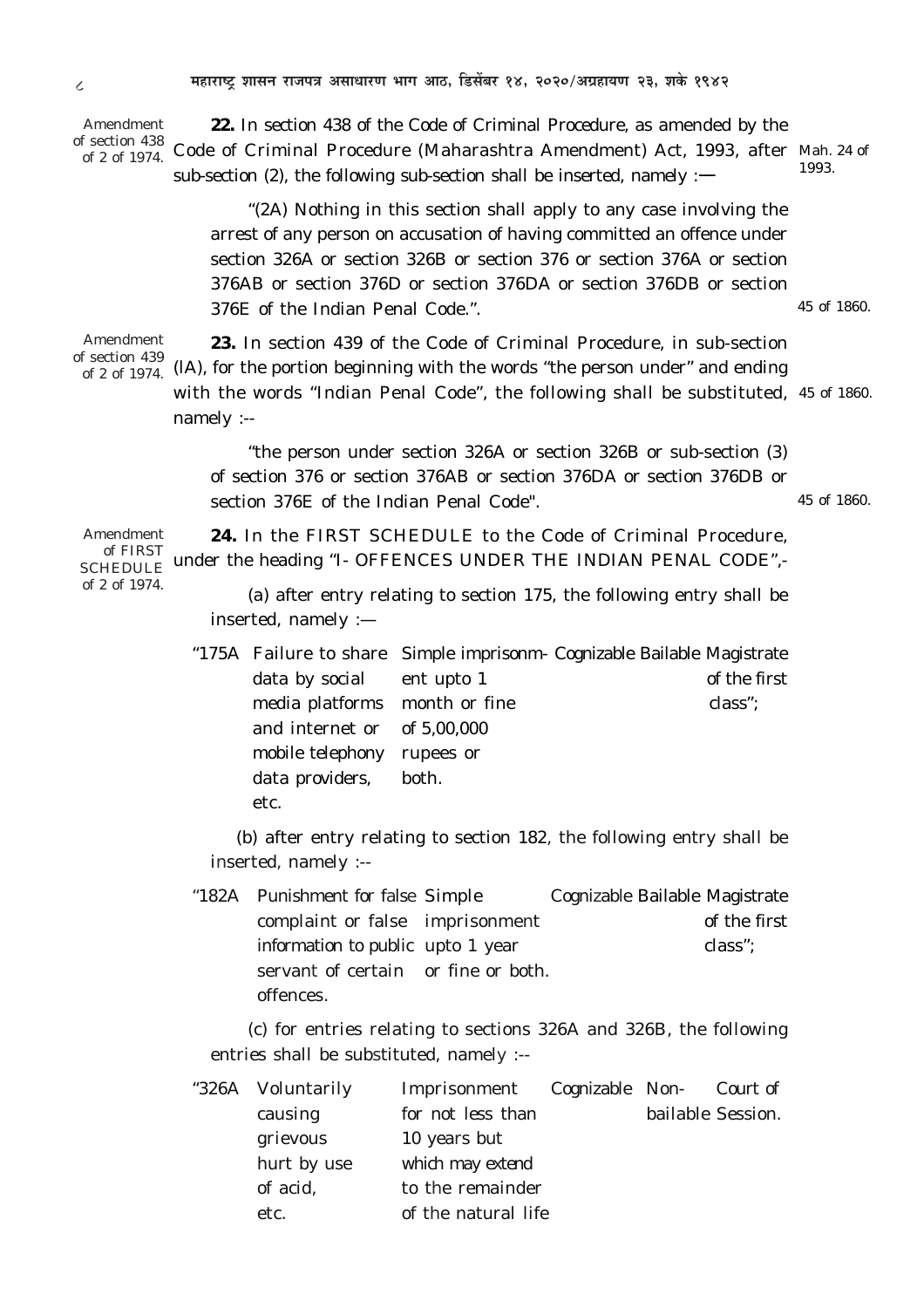of such person, and with fine to be paid to the victim or in case of heinous offences with conclusive evidence, with death.

| 326B | Voluntarily | Imprisonment         | Cognizable Non- Court of |                     |
|------|-------------|----------------------|--------------------------|---------------------|
|      | throwing    | for not less than    |                          | bailable Session."; |
|      | or          | 7 years but          |                          |                     |
|      | attempting  | which may            |                          |                     |
|      | to throw    | extend to 10         |                          |                     |
|      | acid.       | years and with fine. |                          |                     |

 $(d)$  after entry relating to section 354D, the following entry shall be inserted, namely :--

| "354E Intimidating | Imprisonment Cognizable Bailable Any |               |
|--------------------|--------------------------------------|---------------|
| woman by any       | of either                            | Magistrate."; |
| mode of            | description                          |               |
| communication,     | for a term upto                      |               |
| in addition to     | 2 years and                          |               |
| insulting her      | with fine which                      |               |
| modesty.           | may extend to                        |               |
|                    | 1,00,000                             |               |
|                    | rupees.                              |               |

 $(e)$  for entry relating to section 376, the following entries shall be substituted, namely :--

| "376 $(I)$ Rape by persons      | Rigorous Cognizable Non- Court of |                   |  |
|---------------------------------|-----------------------------------|-------------------|--|
| other than persons imprisonment |                                   | bailable Session. |  |
| covered under of not less than  |                                   |                   |  |
| sub-section $(2)$ .             | 10 years which                    |                   |  |
|                                 | may extend to                     |                   |  |
|                                 | imprisonment                      |                   |  |
|                                 | for life and                      |                   |  |
|                                 | with fine. In                     |                   |  |
|                                 | case of heinous                   |                   |  |
|                                 | offences with                     |                   |  |
|                                 | conclusive                        |                   |  |
|                                 | evidence, with                    |                   |  |
|                                 | death.                            |                   |  |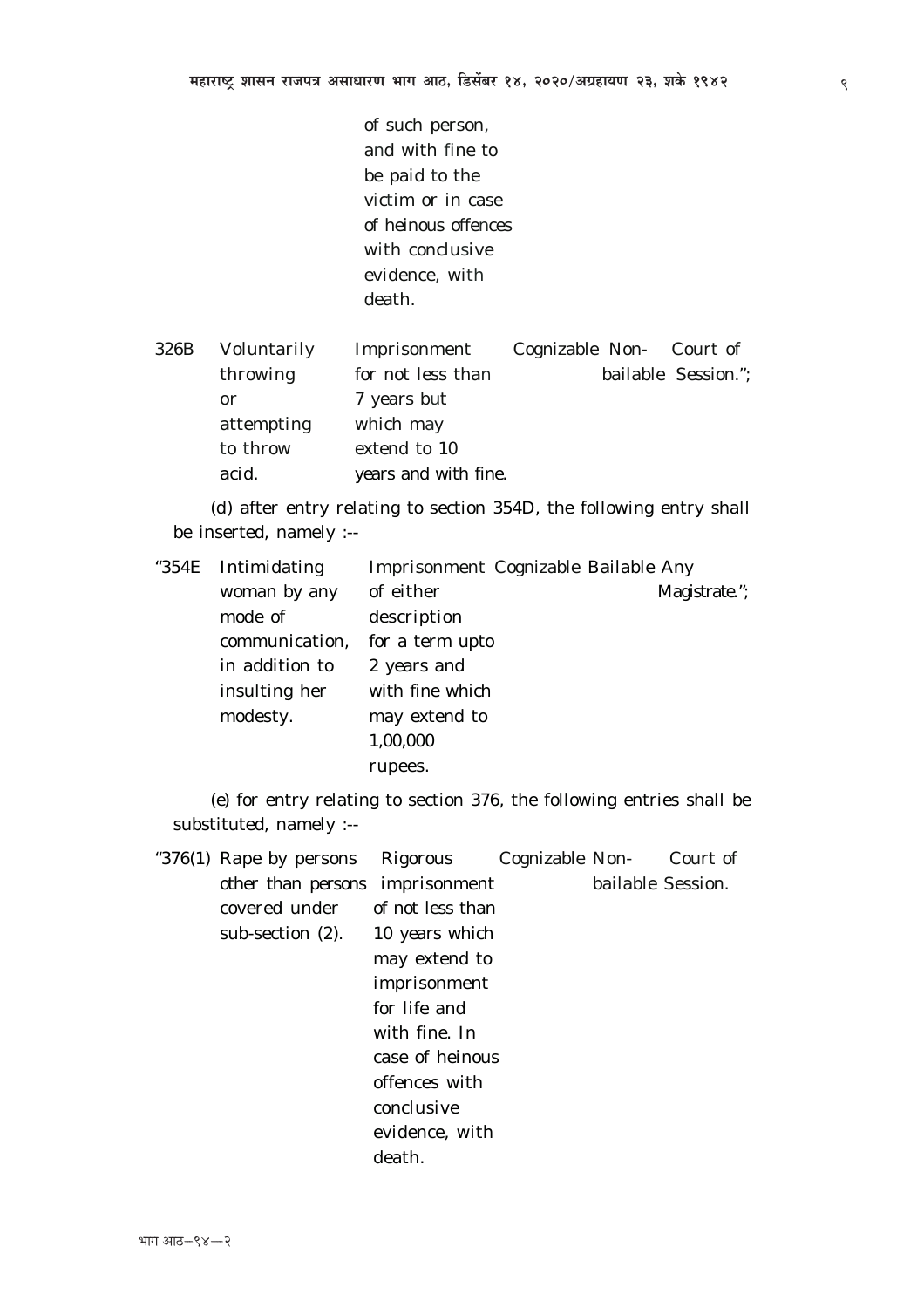| 376(2) | Rape by          | Rigorous            | Cognizable Non- |          | Court of   |
|--------|------------------|---------------------|-----------------|----------|------------|
|        | persons in       | imprisonment of     |                 | bailable | Session.   |
|        | authority or     | not less than       |                 |          |            |
|        | trust, etc.      | 10 years            |                 |          |            |
|        |                  | which may           |                 |          |            |
|        |                  | extend to           |                 |          |            |
|        |                  | imprisonment        |                 |          |            |
|        |                  | for life which      |                 |          |            |
|        |                  | shall mean the      |                 |          |            |
|        |                  | remainder of that   |                 |          |            |
|        |                  | person's natural    |                 |          |            |
|        |                  | life and with fine. |                 |          |            |
|        |                  | In case             |                 |          |            |
|        |                  | of heinous          |                 |          |            |
|        |                  | offences            |                 |          |            |
|        |                  | with                |                 |          |            |
|        |                  | conclusive          |                 |          |            |
|        |                  | evidence,           |                 |          |            |
|        |                  | with death.         |                 |          |            |
|        |                  |                     |                 |          |            |
|        | $376(3)$ Persons | Rigorous            | Cognizable Non- |          | Court of   |
|        |                  |                     |                 |          |            |
|        | committing       | imprisonment        |                 | bailable | Session.". |
|        | offence of       | of not less         |                 |          |            |
|        | rape on a        | than 20 years       |                 |          |            |
|        | woman under      | which may           |                 |          |            |
|        | 16 years of      | extend to           |                 |          |            |
|        | age.             | imprisonment        |                 |          |            |
|        |                  | for life which      |                 |          |            |
|        |                  | shall mean the      |                 |          |            |
|        |                  | remainder of that   |                 |          |            |
|        |                  | person's natural    |                 |          |            |
|        |                  | life and with fine. |                 |          |            |
|        |                  | In case             |                 |          |            |
|        |                  | of heinous          |                 |          |            |
|        |                  | offences            |                 |          |            |
|        |                  | with                |                 |          |            |
|        |                  | conclusive          |                 |          |            |
|        |                  | evidence,           |                 |          |            |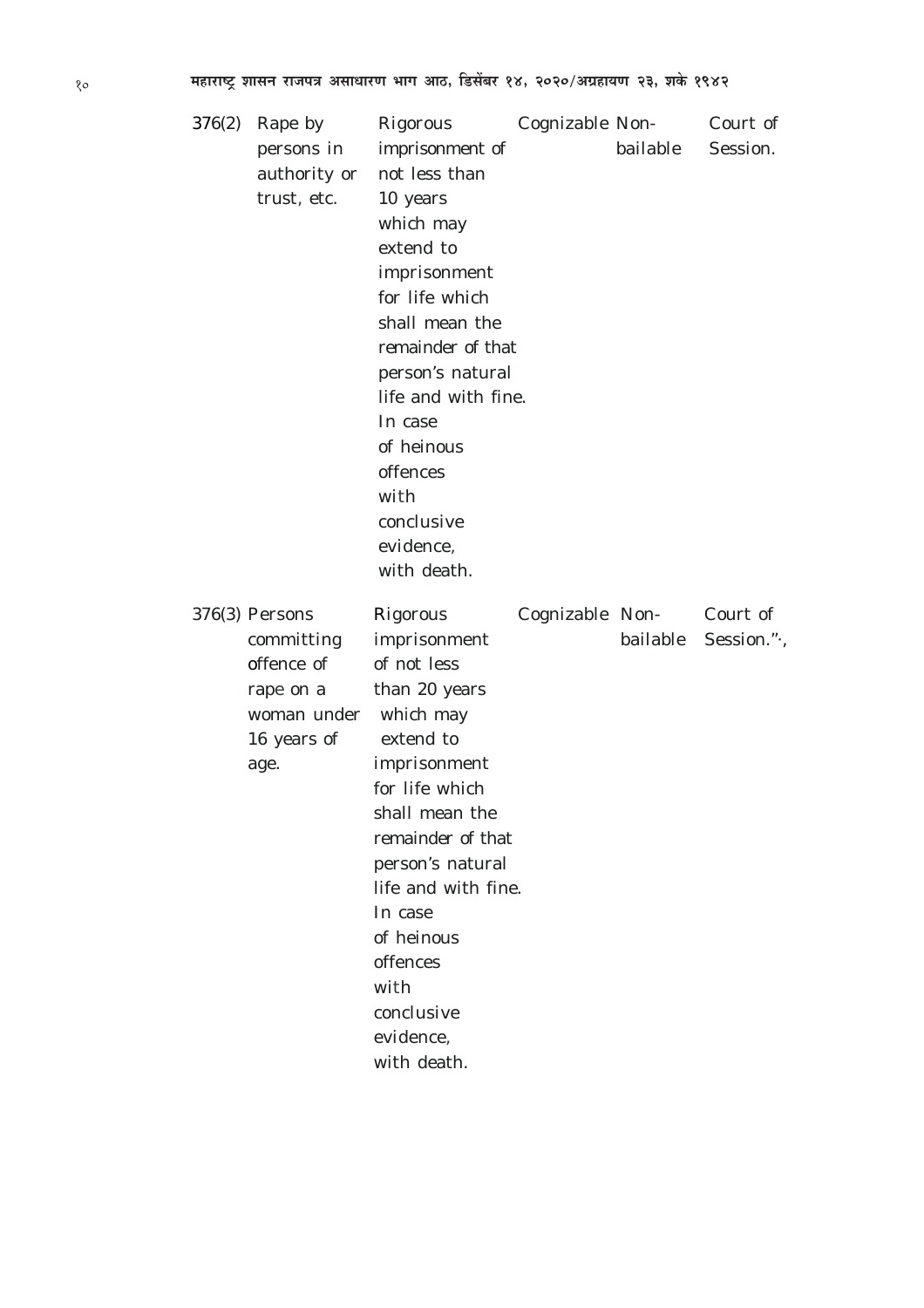$(f)$  for entries relating to sections 376D and 376DA, the following entries shall be substituted, namely :-

| "376D | Gang rape | Rigorous                       | Cognizable Non-          |                   | Court of            |
|-------|-----------|--------------------------------|--------------------------|-------------------|---------------------|
|       |           | imprisonment                   |                          | bailable Session. |                     |
|       |           | for not less                   |                          |                   |                     |
|       |           | than 20                        |                          |                   |                     |
|       |           | years but                      |                          |                   |                     |
|       |           | which may                      |                          |                   |                     |
|       |           | extend to                      |                          |                   |                     |
|       |           | imprisonment                   |                          |                   |                     |
|       |           | for life which                 |                          |                   |                     |
|       |           | shall mean the                 |                          |                   |                     |
|       |           | remainder of that              |                          |                   |                     |
|       |           | person's natural               |                          |                   |                     |
|       |           | life and with fine.            |                          |                   |                     |
|       |           | to be                          |                          |                   |                     |
|       |           | paid to the                    |                          |                   |                     |
|       |           | victim. In                     |                          |                   |                     |
|       |           | case of                        |                          |                   |                     |
|       |           | heinous                        |                          |                   |                     |
|       |           | offences                       |                          |                   |                     |
|       |           | with                           |                          |                   |                     |
|       |           | conclusive                     |                          |                   |                     |
|       |           | evidence,                      |                          |                   |                     |
|       |           | with death.                    |                          |                   |                     |
| 376DA |           | Gang rape on Imprisonment      | Cognizable Non- Court of |                   |                     |
|       | a woman   | for life which                 |                          |                   | bailable Session.". |
|       | under 16  | shall mean the                 |                          |                   |                     |
|       |           | years of age remainder of that |                          |                   |                     |
|       |           | person's natural               |                          |                   |                     |
|       |           | life and with fine.            |                          |                   |                     |
|       |           | In case of heinous             |                          |                   |                     |
|       |           | offences with                  |                          |                   |                     |
|       |           | conclusive                     |                          |                   |                     |
|       |           | evidence, with                 |                          |                   |                     |
|       |           | death.                         |                          |                   |                     |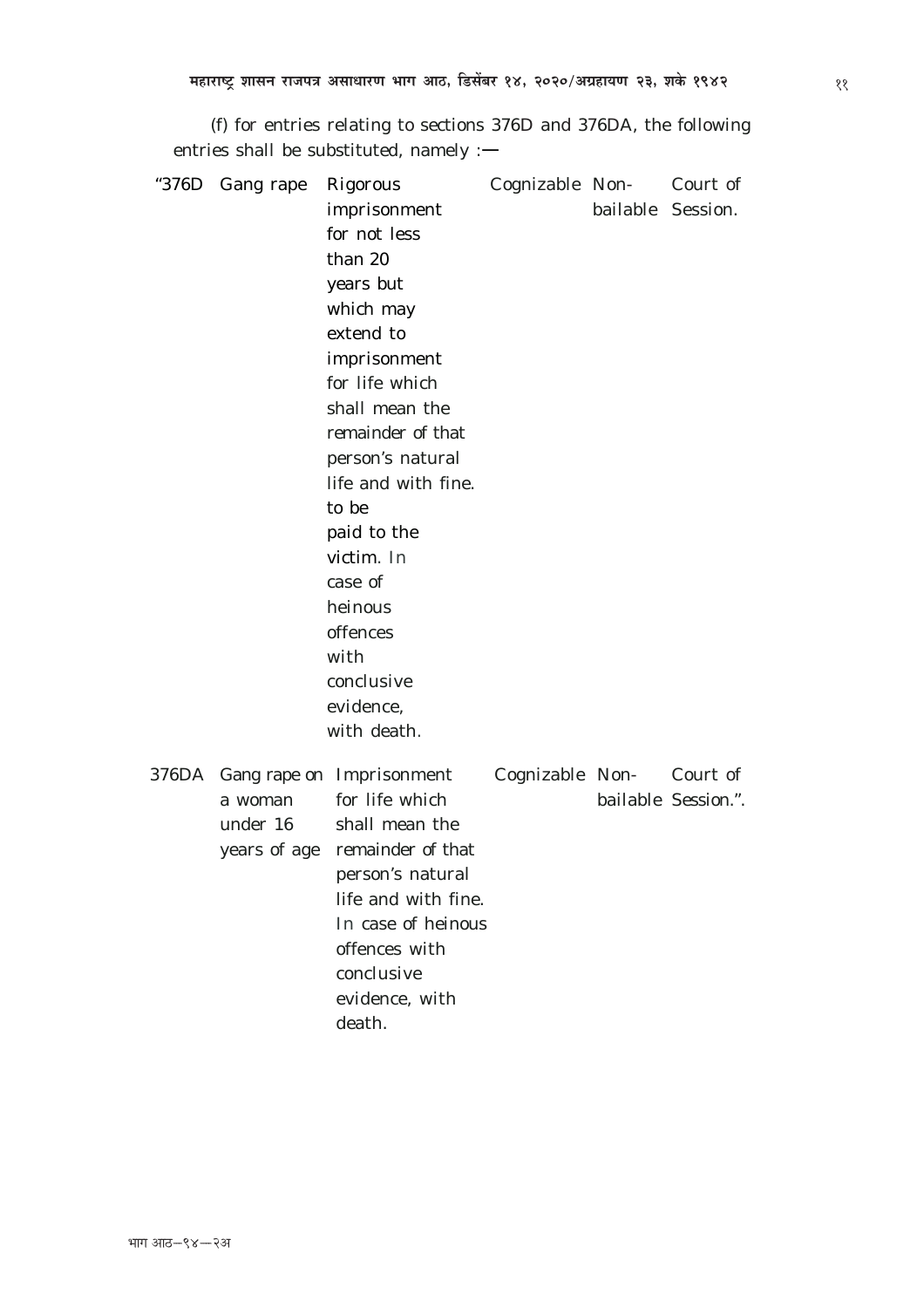# CHAPTER IV

# AMENDMENTS TO THE PROTECTION OF CHILDREN FROM SEXUAL OFFENCES ACT, 2012.

**25.** In section 2 of the Protection of Children from Sexual Offences 32 of 2012. of 2012. Act, 2012, in its application to the State of Maharashtra (hereinafter, in this Chapter, referred to as "the Protection of Children from Sexual Offences Act"), after clause  $(m)$ , the following clause shall be added, namely : $\rightarrow$ 

> *"(n)* "staff' means any person appointed as regular, temporary, contractual employee or worker and includes any person provided by an outsourced agency that renders assistance of any kind.".

**26.** In section 4 of the Protection of Children from Sexual Offences Act, in sub-section (*2*), after the words "shall also be liable to fine" the words of 2012. "which shall not be less than five lakh rupees or in case which have the characteristic of offence is heinous in nature and where adequate conclusive evidence is there and the circumstances warrant exemplary punishment, with death" shall be added.

Amendment of section 5 of 32 of 2012.

Amendment of section 4 of 32

**27.** In section 5 of the Protection of Children from Sexual Offences Act,—

*(a)* in clause *(d),* after the words "being inmate" the words "or resident" shall be inserted;

*(b)* in clause *(h),* for the words "corrosive substance; or" the words "corrosive substance or intoxicant; or" shall be substituted;

(*c*) in clause *(j),* in sub-clause (*i*), for the words, brackets, letter and figures "become mentally ill as defined under clause *(b)* of section 2 of the Mental Health Act, 1987" the words, brackets, letter and figures 14 of 1987. "have mental illness as defined under clause *(s)* of section 2 of the 10 of 2017. Mental Healthcare Act, 2017" shall be substituted.

Amendment of section 8 of 32

**28.** In section 8 of the Protection of Children from Sexual Offences Act, of 2012. for the words "shall not be less than three years but which may extend to five years" the words "shall not be less than five years but which may extend to seven years" shall be substituted.

Amendment of section 9 of 32 of 2012.

**29.** In section 9 of the Protection of Children from Sexual Offences Act,-

*(a)* in clause *(d),* after the words "being inmate" the words "or resident" shall be inserted;

*(b)* in clause *(h),* for the words "corrosive substance; or" the words "corrosive substance or intoxicant; or" shall be substituted;

*(c)* in clause *(j),* in sub-clause (*i*), for the words, brackets, letter and figures "become mentally ill asdefined under clause *(b)* of section 2 of the Mental Health Act, 1987" the words, brackets, letter and figures "have mental 14 of 1987. illness as defined under clause *(s)* of section 2 of the Mental Healthcare Act, 10 of 2017.2017" shall be substituted.

Amendment of section 2 of 32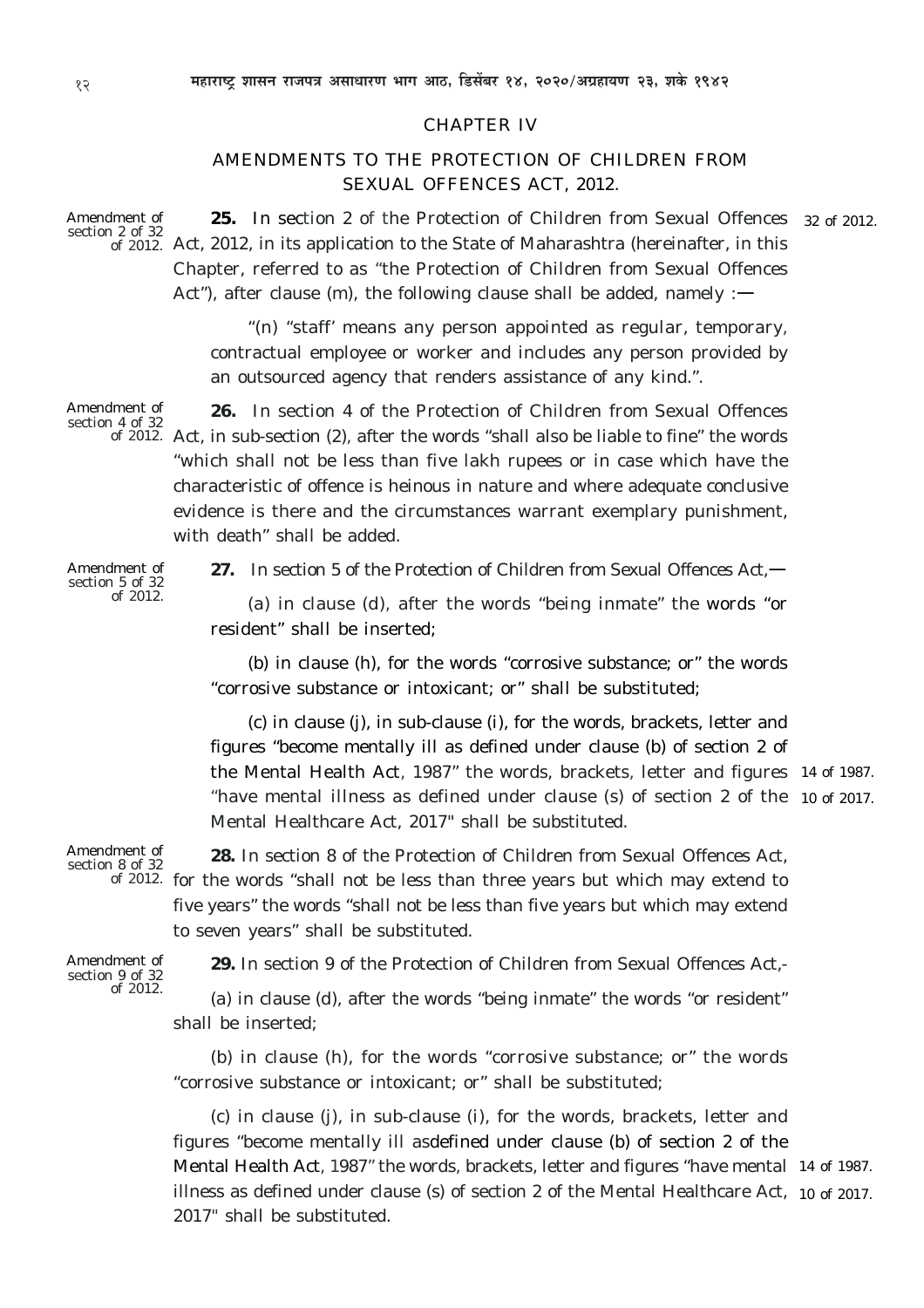**30.** In section 10 of the Protection of Children from Sexual Offences Amendment of Act, for the words "shall not be less than five years but which may extend  $\frac{32}{32}$  of 2012. to seven years" the words "shall not be less than seven years but which may extend to ten years" shall be substituted. 32 of 2012.

**31.** After section 23 of the Protection of Children from Sexual Offences Insertion of Act, the following section shall be inserted, namely  $:$   $-$ 

**23A.** Notwithstanding anything contained in any law for time Failure to share being in force, any social media platorm or internet or mobile telephony investigation.data provider including any intermediary or custodian who fails to share any data with the Investigation Officer as requested, for the purpose of investigation of offence, punishable under this Act, within a period of seven working days from receiving request, shall be punished with to imprisonment for a term which may extend to one month or a fine of five lakh rupees, or with both.".

section 23A in 32 of 2012.

data for police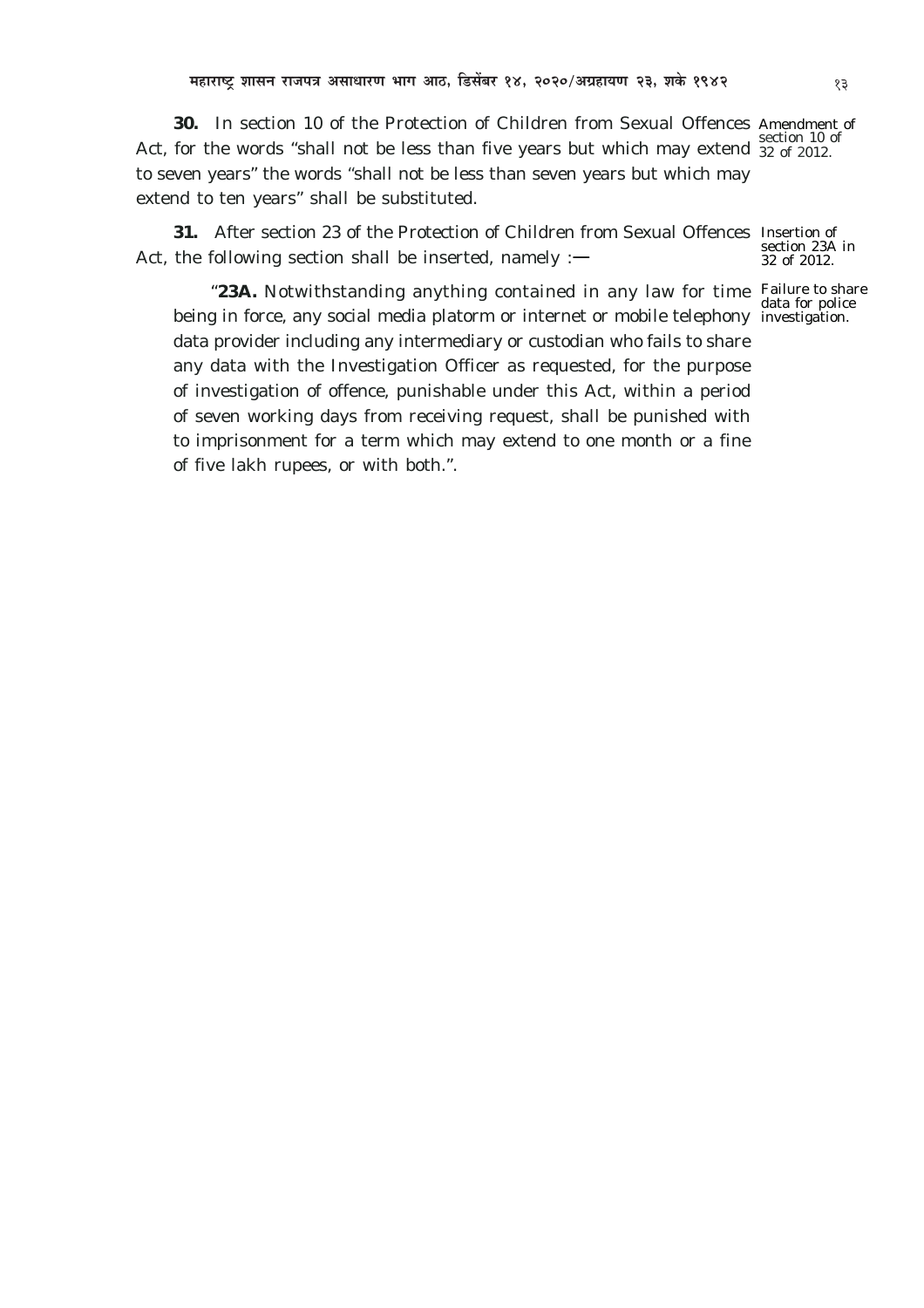# STATEMENT OF OBJECTS AND REASONS

Sections 326A, 326B, 354, 354A, 354B, 354C, 354D, 376, 376A, 376AB, 376B, 376C, 376D, 376DA, 376DB and 376E of the Indian Penal Code, (45 of 1860) provides for offences against women regarding heinous and sexual offences. The Parliament has enacted the Protection of Children from Sexual Offences Act, 2012 (32 of 2012) to protect the children from offences of sexual assault, sexual harassment and pornography and for establishment of Special Courts for trial of such offences. The offences against women and children, specially sexual offences have been increased many fold in the State. The perpetrators continue their inhuman acts on innocent and helpless women and children despite the penal provisions in the said Acts. Recently, such numerous inhuman acts have been taken place in the State where the women were subjected to rape, burning alive and murder. Such incidents are shocking to the social conscience.

2. In order to effectively control the heinous and sexual offence against women and children, the Government had appointed a Committee to make suggestions for stringent punishment and other related matters to amend the said Acts. The Committee has submitted its report to the Government. The Committee suggested amendments in the Indian Penal Code, the Protection of Children from Sexual Offences Act, 2012 and Code of Criminal Procedure, 1973 (2 of 1974) to provide for heavy fines and penalty upto death to the accused and speedy investigation and speedy trials of the said offences.

The Government has considered the said report and decided to make more stringent punishment for such heinous and sexual crimes against women and children and therefore, proposes to make suitable amendments in sections relating to heinous and sexual offences against women and children in the Indian Penal Code, the Protection of Children from Sexual Offences Act, 2012 and the Code of Criminal Procedure, 1973.

3. The salient features of the proposed law are as follows :—

(1) Amendments are proposed in the Indian Penal Code,  $\rightarrow$ 

*(i)* to provide for life imprisonment for the remainder of natural life of such person and heavy fines for heinous and sexual offences ;

*(ii)* to provide for death punishment for such grave offences;

*(iii)* to provide for punishment for failure to share any data with investigating officer relating to such offences by social media platform, internet or mobile telephony data providers, etc.;

*(iv)* to provide for punishment for not furnishing information or assistance for investigation of offences ;

*(v)* to provide for punishment for intimidating women by any mode of communication ;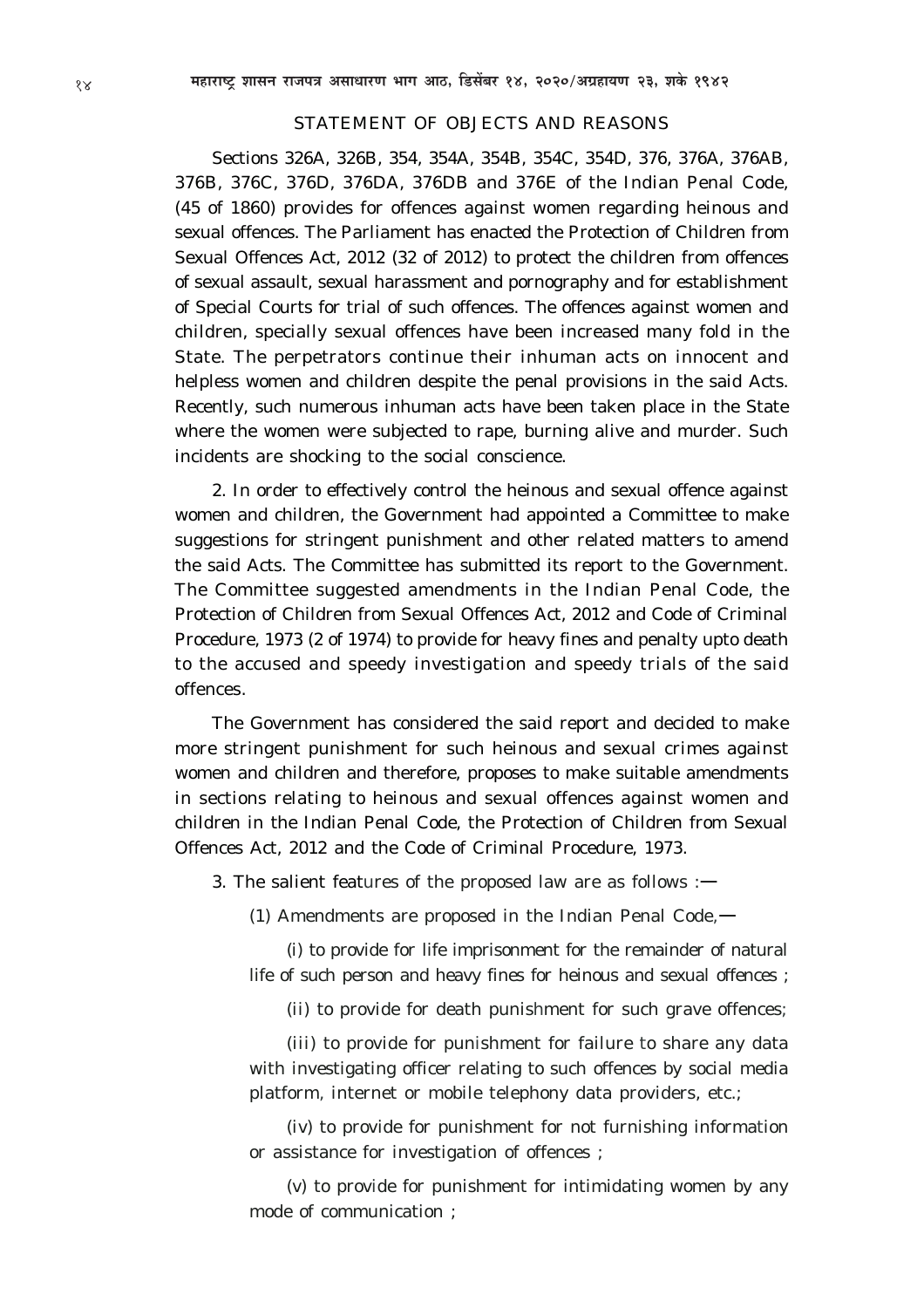*(vi)* to provide for punishment for false complaints or false information.

(2) Amendments are proposed in the Code of Criminal Procedure, 1973,—

*(i)* to make compulsory for media platform, internet or mobile telephony data providers, etc, to share data including any document or electronic record relating to such offences to the investigation officer;

*(ii)* to call public servant or two social workers while making search of places by investigation officer;

*(iii)* to complete the investigation within the period of fifteen working days from the date on which the information was recorded by the officer incharge of police station ;

*(iv)* to complete the inquiry and trial within the period of thirty working days from the date of filing of charge sheet ;

*(v)* to held *in camera* proceedings in the chamber of Presiding Officer for recording of evidence of victims and witnesses;

*(vi)* to reduce the period for disposal of appeal by any person or by the State Government from six months to forty-five days ;

*(vii)* to make stringent provisions for anticipatory bail to the accused persons for the said offences.

(3) Amendments are proposed in the Protection of Children from Sexual Offences Act, 2012,

*(i)* to provide for life imprisonment for the remainder of natural life of such person and heavy fines for the offences under sections 4, 8 and 10 of Protection of Children from Sexual Offences Act, 2010;

*(ii)* to provide for death punishment for certain grave offences.

4. The Bill is intended to achieve the above objectives.

Mumbai, ANIL DESHMUKH,

dated the 13th December 2020. Minister for Home.